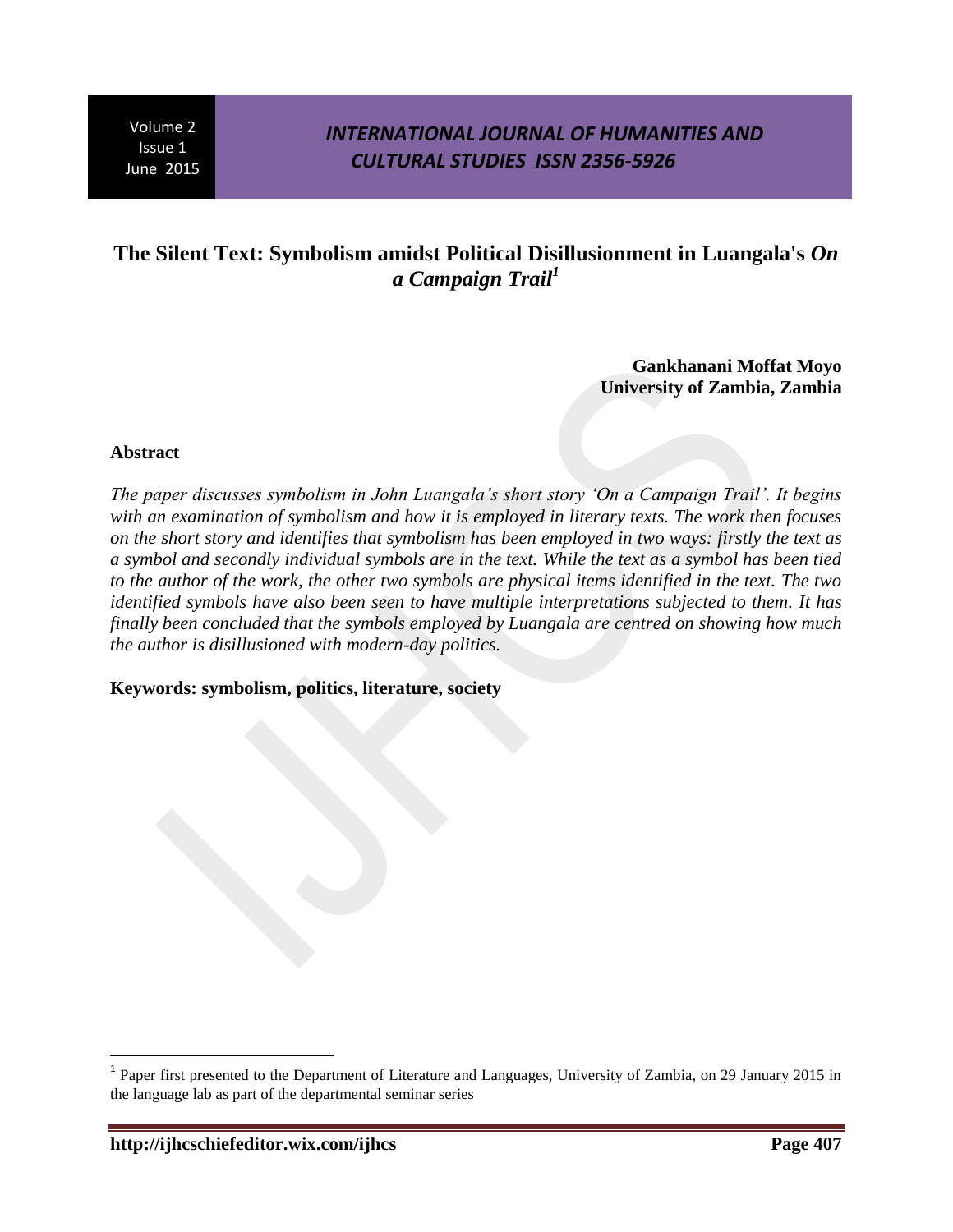# *INTERNATIONAL JOURNAL OF HUMANITIES AND CULTURAL STUDIES ISSN 2356-5926*

### **Introduction**

Every literary work is symbolic in nature. As Wellek and Warren in their highly influential work of literary criticism Theory of Literature (1956) argue, the text occurs at two levels: the sound representation, and the meaning stratum. This implies that there are sounds that form the text which later are seen as a meaningful unit. However, this is not the only point at which symbolism is encountered in the literary text. According to de Man (1979), the text always contains substitutions. His argument is that the text is incomplete as it is presented. Meaning in the text cannot be restricted to what has been presented because what has been presented ought to be read at another level. Could this suggest that the space in which the literary world is not enough and the world should therefore be expanded through substitution for an even broader interpretation? This paper seeks to explore symbolism and show how it has been used to expand the worldview of Luangala's characters in on a Campaign Trail. The work will further attempt to understand why Luangala has employed symbolism, if he has, in the work. The paper, therefore, will begin by defining symbolism before identifying the various forms of its manifestation in the literary text and in other cases related to the text. Later, the understanding will be applied to Luangala's story *On a Campaign Trail* and a conclusion will be drawn based on the interpretation of the text.

### **Symbolism**

Symbolism has been a part of humanity for very long. For instance, Lindly and Clark (1990) say that symbolism in humans can be traced to as far back as the Middle Stone Age, about 300,000 to 30,000 BC. The implication is that symbolism is as tightly knit to humans as it is to literature even though it is seen usually in literary terms by literary critics as can be noted from Roberts and Jacobs (2007) who see it as a way of expanding meaning. They see it to have developed from 'the connections that real-life people make between their own existence and particular objects, places, or occurrences, through either experience or reading' (pg 380). Symbolism in this case appears to be a phenomenon crafted for real society in real time. The symbol is man's own creation for his own social interpretation as has been argued above. In talking about symbolism, which as it was argued earlier by de Man to be substitution, it becomes imperative to relate the symbol to the sign. The sign has been well expounded by De Saussure (1959) who sees a sign to have two sides to it: what it is (signifier) and what is represents (signified). An example would be the word tree. It is a signifier which signifies a [woody](http://www.oxforddictionaries.com/definition/english/woody) [perennial](http://www.oxforddictionaries.com/definition/english/perennial) [plant,](http://www.oxforddictionaries.com/definition/english/plant) typically having a [single](http://www.oxforddictionaries.com/definition/english/single) [stem](http://www.oxforddictionaries.com/definition/english/stem#stem) or [trunk](http://www.oxforddictionaries.com/definition/english/trunk) growing to a [considerable](http://www.oxforddictionaries.com/definition/english/considerable) [height](http://www.oxforddictionaries.com/definition/english/height) and bearing [lateral](http://www.oxforddictionaries.com/definition/english/lateral) [branches](http://www.oxforddictionaries.com/definition/english/branch) at some [distance](http://www.oxforddictionaries.com/definition/english/distance) from the ground. It is this plant that is the signified in this case. It is at this same point, argues Frye (1952) that the word, and all language, becomes a sign as it represents what exists outside the string of words and language itself. He, therefore identifies a literary work's representation of the world as symbolism. This shows that the literary work represents a world that it has been molded after. One would conclude that just as the words that form the text represent what lies outside them, the text itself as a whole is equally a symbol as it represents another world outside it but which itself is also a part of.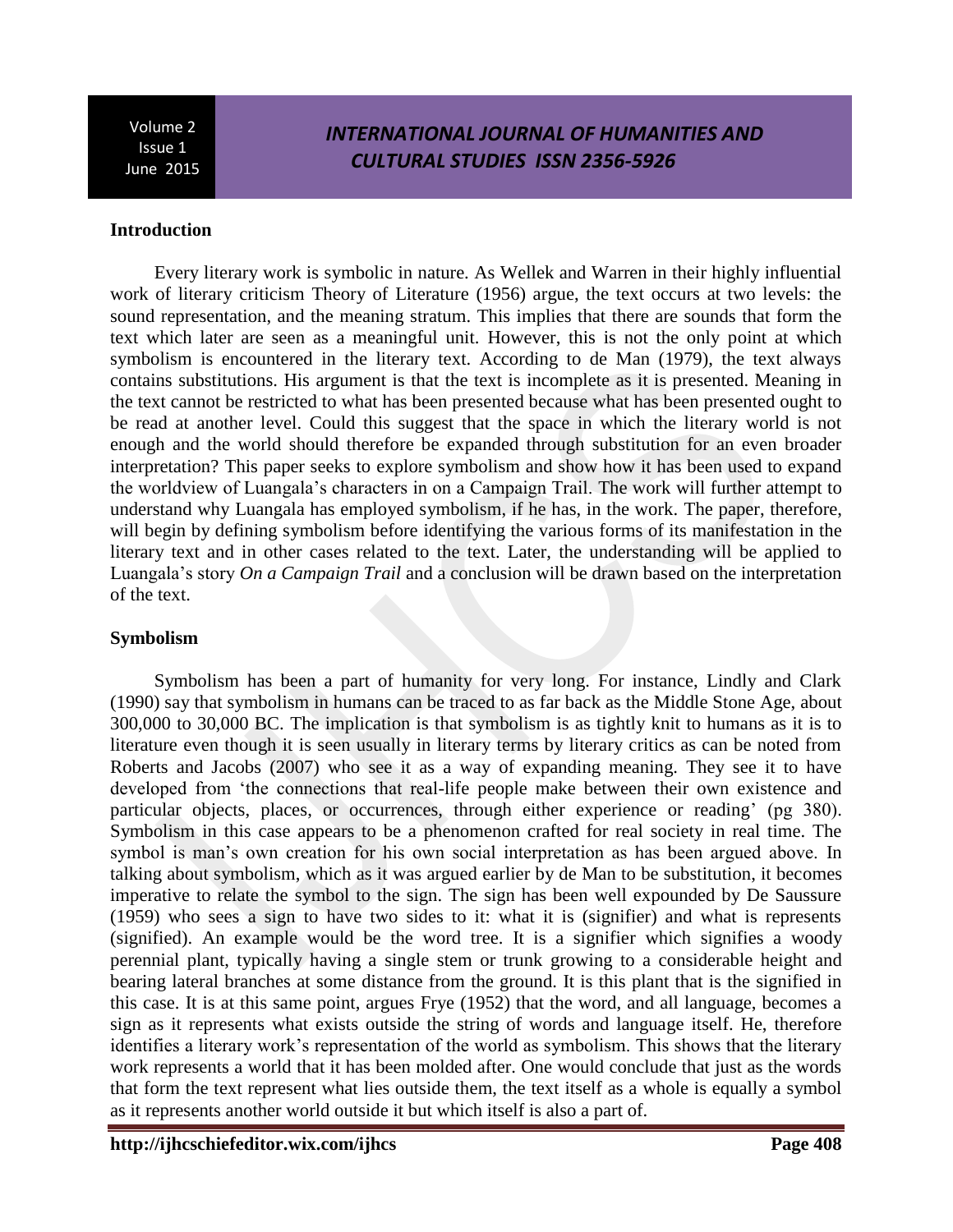# *INTERNATIONAL JOURNAL OF HUMANITIES AND CULTURAL STUDIES ISSN 2356-5926*

On the other hand, Todorov and Klein (1974) awaken us to the fact that one item can represent two outside it. They show that it is possible to make reference to two different items in language. For this reason, it should be suggested that while it has been acknowledged that language represents something outside it, it should further be interpreted in the sense that language represents several things outside the world. One would be made to feel at this point that the selection of what exactly is implied or signified in an utterance is not only the context but also the background of the recipient decoding the signifier. This could further be used to provide a path to the interpretation of symbols. Turner ()says that the individual or group responsible for interpretation or assigning of meaning to symbols have control over the meaning and effect of the symbols. For this reason, one would wish to interpret symbols in their own way so as to benefit from the same interpretation. This therefore gives an added advantage and power of the interpreter over the rest as they can manipulate not only the symbol but also the consumers of the symbol.

Roberts and Jacobs (2007) have said that symbols come in two types: cultural and contextual. Cultural symbols being those symbols easily understood by everyone as they have been accepted as such by a cultural group. Contextual symbols are those symbols that are qualified by their use in the work and the prominence they have been given. As has been argued by Turner () above, Circlot (2001; xi) also sees the symbol as not having fixed interpretation. He says that "the symbol proper is a dynamic and polysymbolic reality, imbued with emotive and conceptual values: in other words, with true life." It could be said that in this case, it is the contextual symbol that squarely falls into this category. The contextual symbol can easily change the target referent.

With the above in mind, it will be concluded that symbolism is very diverse and cannot be wholly discussed in this paper. Robb (1998) says that symbolism includes cognitive structures, ritual icons, identities such as gender, prestige, and ethnicity, technological knowledge, and political ideologies among others. For this reason, this work will restrict itself to literary symbols that are both linguistic and physical in the text.

### **Symbolism in** *On a Campaign Trail*

While acknowledging that this work is dedicated to studying symbolism in the text in relation to political disillusionment in the people, particularly the characters in the text, the work does not focus on political symbols. Cohen (1979; 87) says that "often, the less obviously political in form symbols are, the more efficacious politically they prove to be." This implies that the approach should not necessarily be to identify political symbols, but merely to identify symbols and interpret them in a political sense. The work has been classified as a political text because it centers on a political event, particularly a campaign for election to parliament. Disillusion is seen in the major character, Luke Chimbalanga, a University of Zambia lecturer in economics, who withdraws from politics citing the dirt in politics. He claims people need to be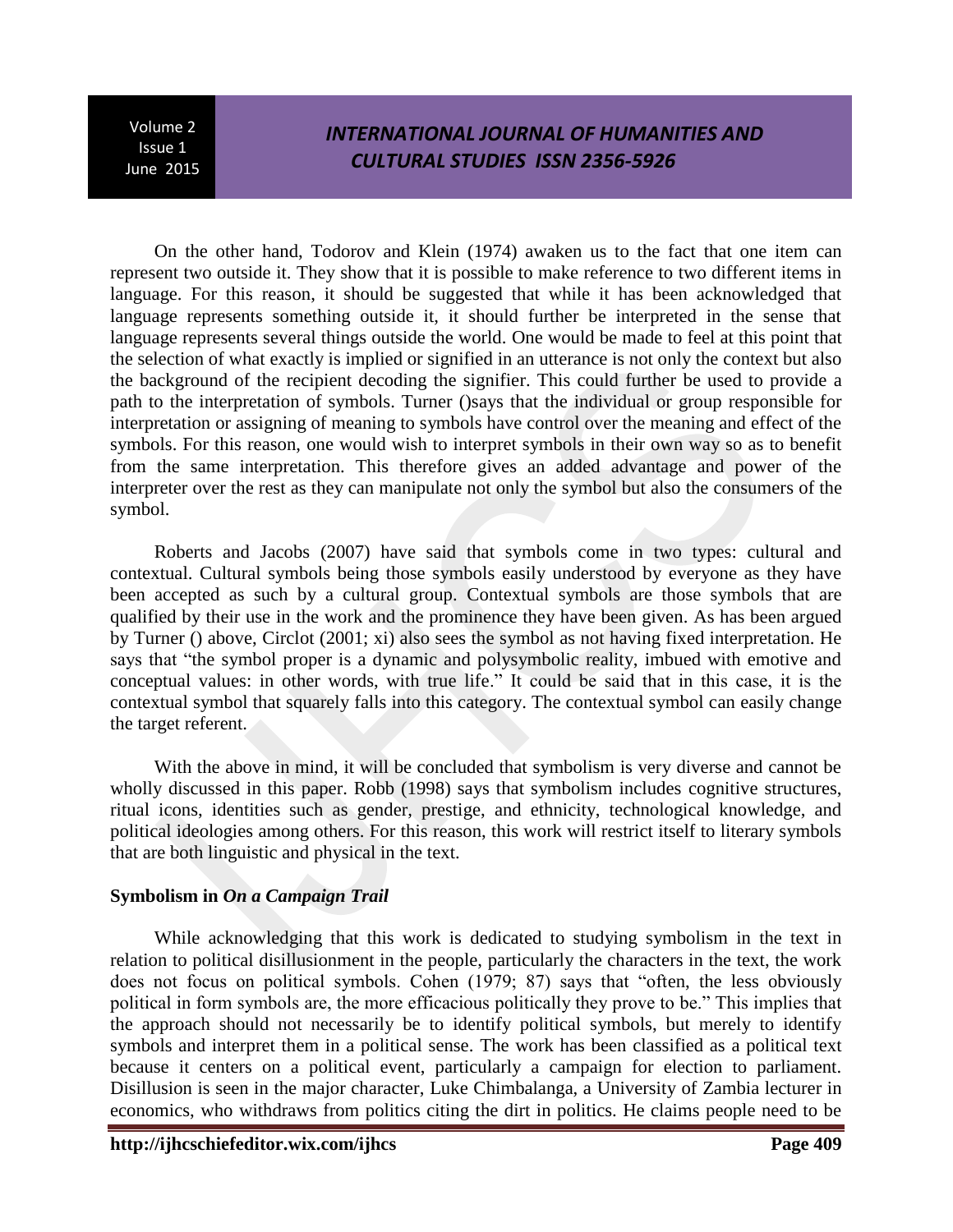# *INTERNATIONAL JOURNAL OF HUMANITIES AND CULTURAL STUDIES ISSN 2356-5926*

educated to vote for the right leaders while they need the right leaders to have the much needed education that will in turn bring them the right leaders. Luangala brings into the text the chicken and egg controversy that takes the centre of the text. It leads to the question, what is the role of education in politics?

In Luke's family, politics begin with slogan chanting Sankhulani, Luke's maternal uncle who is a very successful politician. He dies of 'kaliondeonde' and, interestingly, his death is a crowd puller. His coffin is given prominence as it is said that the lucky ones had a glimpse of the coffin. While this shown the importance of the old man, the prominence given to the coffin. While the coffin is not presented in any negative sense in the story, it seems to diminish the relevance of developmental politics in the story. When Luke's father takes over from his brotherin-law, he does not seem as successful a politician as his predecessor regardless of the fact that he is a very good leader. He is presented as more of a leader than a politician. He is able to refuse offers for higher offices opting for councillorship. The coming in of Luke and his premature withdrawal from the race signifies the death of politics in the family. The coffin in this case comes in at a very crucial point. This is a very contextual symbol in that it is restricted to Luke's family.

In the slogans, highly championed by Sankhulani, there is an allusion to the goat and the sheep. In this case, goat sees moonlight and believes it is day while the sheep waits for the actual sunlight. The goat is caught and eaten by hyenas. Luangala interprets this symbolism to be allegorical of "some Africans, who upon receiving favours from the whites in the Federal Party, relented in the struggle for true freedom, in the belief that they were now better off, (142)". Yet, on further reading, this could be seen as an allegorical allusion to the Jesus Christ parable of the sheep and goats delivered in Matthew 25:31-46. This allegorical allusion could show the text as a sermon to the electorate to say there will come a time when politics will separate get rid of right people, well-intentioned people from the process of development in the nation. Luangala takes the position of the messiah in this text and shares his philosophy that politics will not be meant for the educated, those with a heart for the people and the nation as a whole. Luangala, who is himself educated and a philanthropist, seems to say that politics will detach him from directly contributing to the nation through the political arena. Could this suggest that he has political ambitions but thinks that the ground is not fertile enough for an intellectual? Luke's reason for joining politics was not for making money; it was to serve the people. He wanted to show the people that a university graduate was the best for a politician as opposed to the 'rug bags masquerading as heroes' in the community. While others would probably wish to interpret the goat and sheep allusion in relation to the clever one day being replaced by the right minded sheep, it ought to be mentioned that this story ends in despair. There is no sign that Luke will return to politics. It appears that the goat and sheep allusion can be seen as a single entity, as a reproduction of the text, making Luangala an equal of Christ in this scenario.

Another interesting symbol worth considering in this discussion is the rostrum on which the candidates stand to present their manifesto. The construction of the rostrum is quite significant in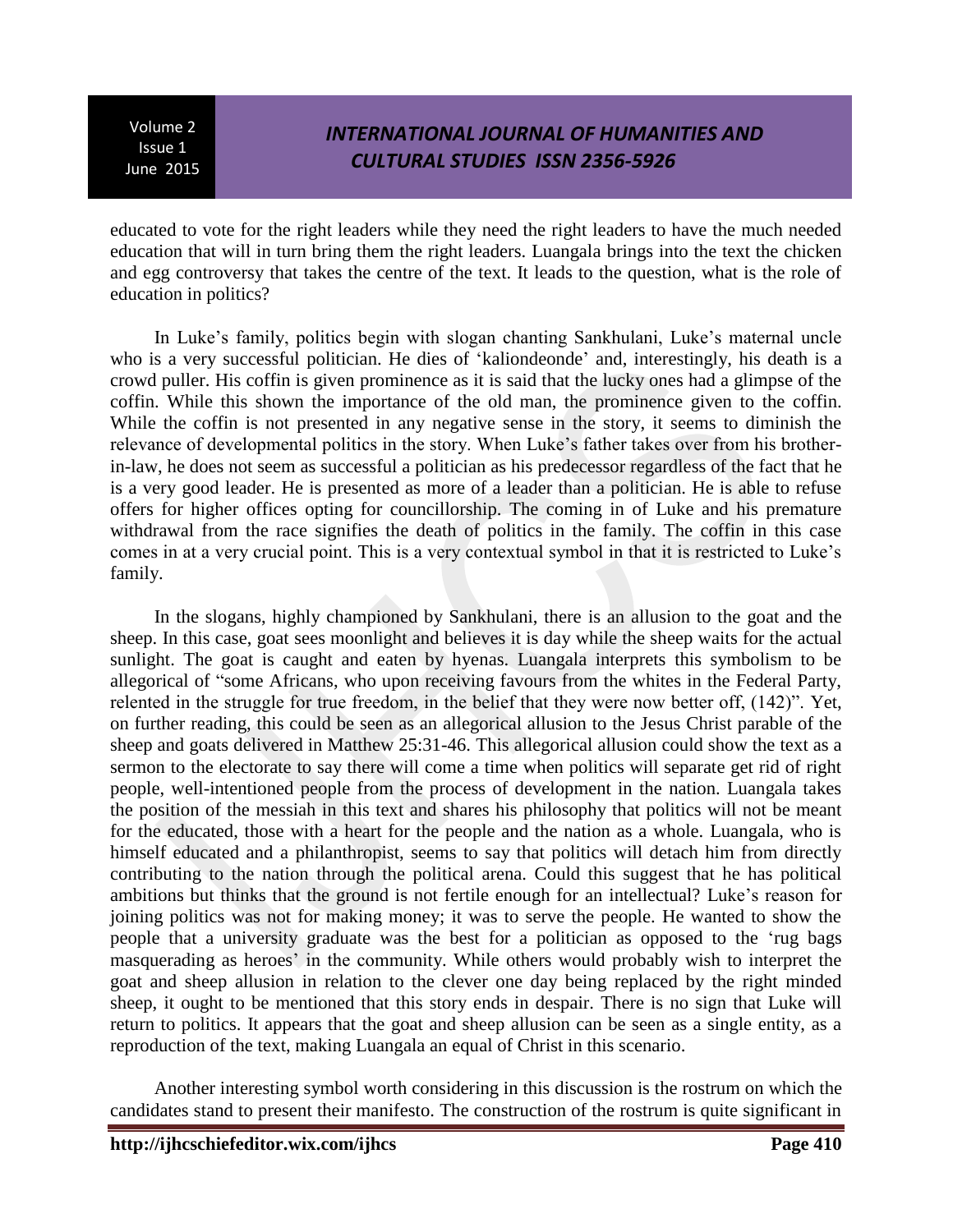## *INTERNATIONAL JOURNAL OF HUMANITIES AND CULTURAL STUDIES ISSN 2356-5926*

this study. It is said, "The rostrum had been constructed a day before, made of several stilts dug firmly into the ground, to support a platform made of small flat poles placed up together with some sisal fibre. For perfect foot balance, and comfort, a layer of elephant grass had been spread on top of the poles, also woven tight using some similar fibre," (149). The rostrum here is constructed out of local materials. There is no foreign material employed. The rostrum is seen to be quite strong and somewhat durable. The fact the materials have been locally acquired somehow suggests that their preferred candidate has to be local. A foreign candidate cannot be rooted in this land. While it might be argued that Luke is not a foreigner considering that this is his village, the fact that he is highly educated and has been abroad seems to suggest that he has been uprooted from his land. He comes to his land not the same person anymore. He cannot connect to his people. It is for this reason that a member of the audience comments on what too much education can do to some young men like Luke. He has been alienated. The rostrum, with all its strength signifies the cooperation among villagers and their inability to be shaken by foreign concepts such as "'a shortage of foreign exchange', 'trade deficit', 'balance of payment', the exploitative tendencies of the IMF and the World Bank', financial obligations,' 'inflation' and so on" (150) that he could not even translate into vernacular. The rostrum being dug into the ground and also being erected under a 'kacele'tree shows the significance of localization in politics, responding to the needs of the local people, and speaking their own language.

The final symbols to discuss are the candidates' symbols, particularly, Njelebeta's axe. Before the symbols are discussed, it is important to firstly look at how it has been revealed to the audience both in the text and the reader outside the text.

> "and you women," Njelebeta resumed, after allowing the audience a little respite to recover their breath. He strutted about on the rostrum, turning round at critical moments as he spoke, to expose his face in every direction; left, right and centre. "I am saying you women. You see two men coming to propose marriage to you. One of them has a book in his hand, and the other one has an axe on his shoulder, in very dirty clothes. Which man will you trust to be able to give you food to eat?"

"The one with an axe on his shoulder."

"Which one do you think will be able to thatch your roof, or indeed build you a new hut?"

"The one with the axe."

"So you see the reason why I am asking you to go and mark your cross on the axe on that day. When the time comes on that day and you are there alone behind that cloth in that voter's booth, you will remember what you need most in your life, that is an axe. So you will write a cross on where?"

"On the axe."

"Yes on the axe. Because it is the axe that builds a village, not so?"

"Indeed it is so."

"And you men, when you walk to the filed early in the morning, or walk back to the village at dusk, you feel you a man [sic] when you are armed with an axe, not so?" "Indeed it is so," the men chorused.

"And then you women also, you feel safe to walk in front of a man who has an axe on his shoulder, not so?"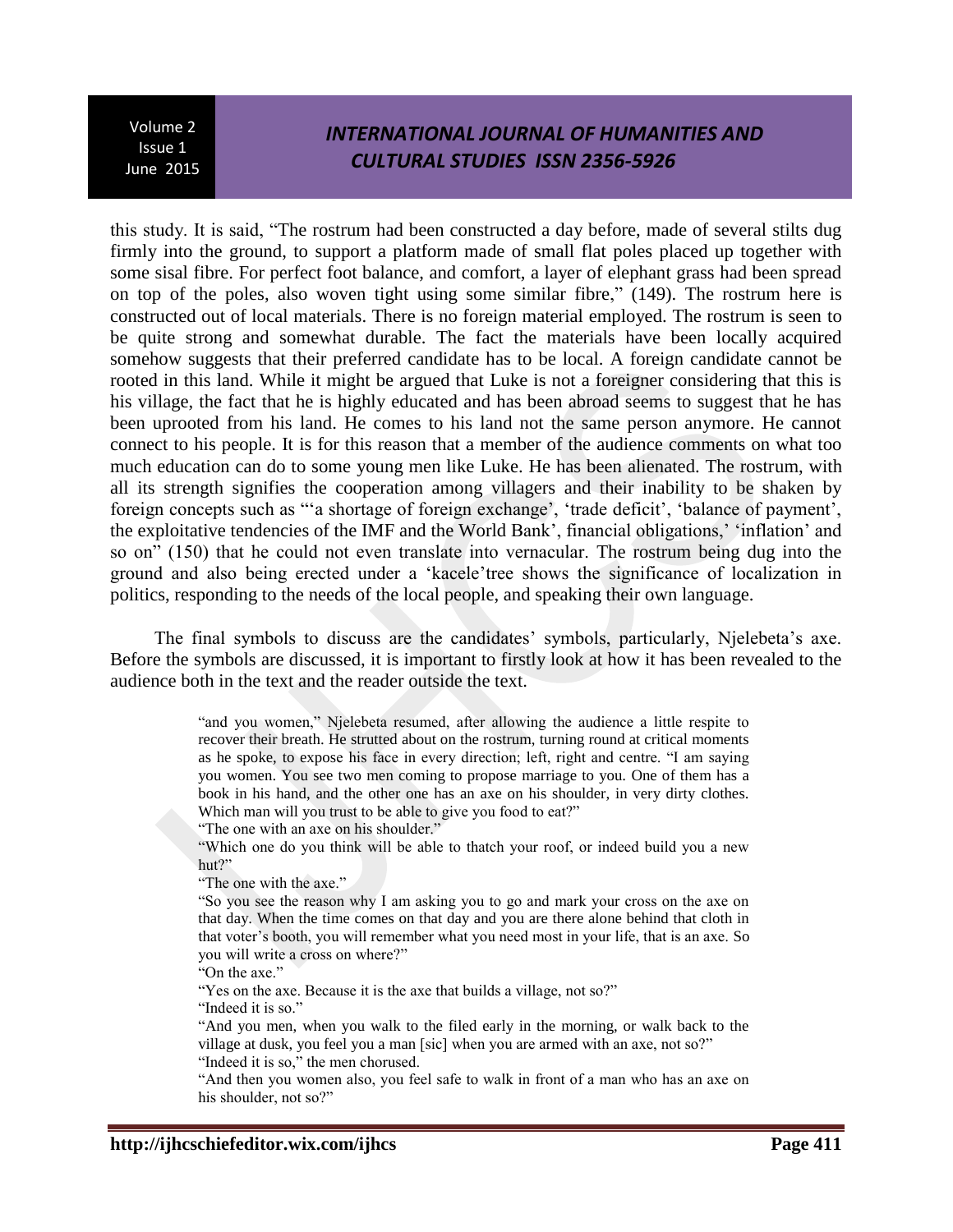## *INTERNATIONAL JOURNAL OF HUMANITIES AND CULTURAL STUDIES ISSN 2356-5926*

"Yes indeed, that is how it is," the women chorused in turn. "Can you feel safe with a man carrying a book in his hands?" "No."

"But an axe, not so?"

"Yes."

"So go and vote for an axe. I have nothing more to say. I know you have work to do, and all of you men have an axe waiting for you at home, and some of you have brought one with you here. You need to return home and use your axe to do some serious work. And even some of you women, you need firewood. You will need to go and borrow an axewith which to cut firewood. So I will not keep you long. Go well all of you, but don't forget that you need what?" "An axe."

"Yes, you need an axe and this is where I have ended."  $(152-3)$ 

The above lengthy quotation appears towards the end of the story. One would suggest that the symbol of the axe used in this text operates at several levels. It is clear, from the onset that the axe has been used as Njelebeta's symbol. He says that one cannot do without an axe in his life. The axe has been used towards the end of the text. Does this in any way signifying the chopping of the text? The text ends with Luke opting out of the race. Luke is still young and would be expected to continue in politics but as the story ends, there is no sign that Luke will rejoin politics. It seems that the text has not been given enough space to say what Luke intends to do with his political life. The text's being 'amputated' would signify the narrator's desire not to show what follows in the story.

In relation to the above, one also sees a Luke whose political career has been cut short. It seems the axe that has been so praised for being used to build villages and provide them with food is also intended for protection from enemies. While Luke is not really an enemy but an opponent, he is treated as an enmy. The old man Njelebeta has chopped Luke's career with his axe. His continued reference to all people in the village needed the axe implies that the only one without the axe should be chopped off. Here, Luke is later seen as a victim of the axe as he withdraws his bid just after one meeting with the prospective voters.

The chopping of Luke's career can further be seen as the chopping of his symbol off from the political scene. The political scene here seen is in Luke's village. It appears that Luke's community has rejected education. Education has been cut off from people's lives. Luke is an educated individual whose interest is to bring education not only to his land but also into politics. He believes that educated people should go into politics and make education serve people through politics. The electorate has in this case rejected education not just as a community but also as a driving force for politics. The people believe that politics should not be taken with the seriousness that Luke has given it. Politics should be fun. It is this that will make politics be responsive to the people.

The use of the axe has made Njelebeta get close to the people. He has identified with the people and the people have accepted him. This is seen even in Luke's own father, a retired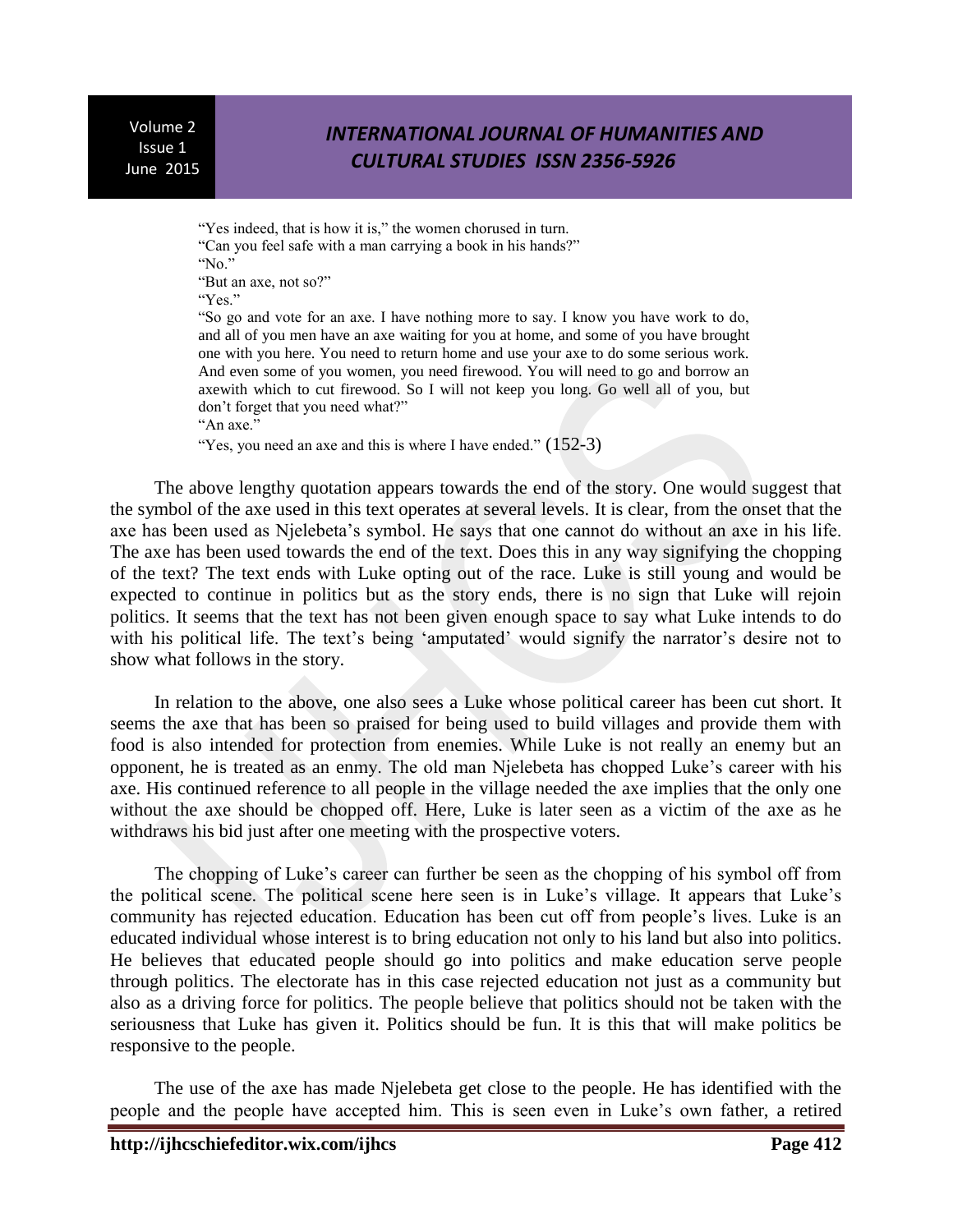# *INTERNATIONAL JOURNAL OF HUMANITIES AND CULTURAL STUDIES ISSN 2356-5926*

politician, who has also positively responded to Njelebeta. Luke has therefore also been cut off from his father, his family using the axe.

The axe plays a huge role in this text. While it has been said to be used to build the village and provide food, it has also been used to *kill* the enemy. The same can be seen in Luangala's other story 'The Axe and the Blood' where the axe is central to the story except that in this case, it is the protagonist that uses it to a maximum effect when she kills her assailant.

In this story, the above three are the symbols that have been identified and explained in relation to their use in the context, in the story.

### **Conclusion**

This paper endeavored to explore symbolism in Luangala's short story, 'On a Campaign Trail' in which he seems disappointed with modern day politics. While in one of the symbols Luangala seems to be a spokesperson for humanity and also humanity's own prophet, using the other symbols, he tries to examine modern day politics in terms of how relevant the people think it is to their lives and how they think it should benefit them. Through the same symbols, Luangala shares his philosophy on what makes successful politicians which is not only being a member of the community but also appealing to the immediate needs of the people. He shows that people seem more concerned with what related to their immediate environment. He further shows that if people do not understand something, it will not be accepted even if it is intended for their benefit. They would rather suffer than receive assistance that they do not understand.

In many instances, Luangala has not explicitly stated his philosophy. He has remained silent on several issues which are evoked in the reader upon encountering the symbols strategically placed in selected parts of the text. The silence in the text has only been broken by symbols that share more than would probably be anticipated by the reader.